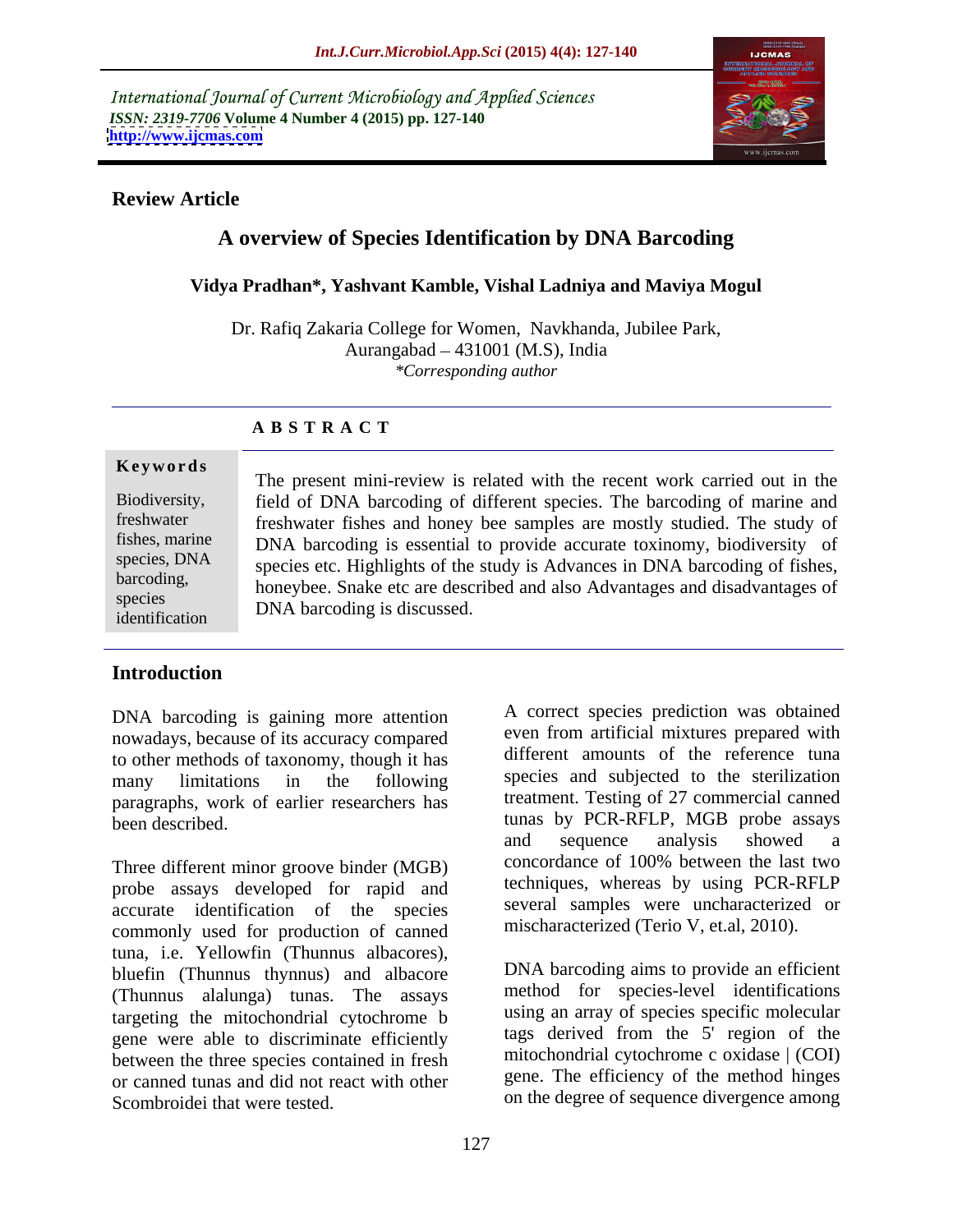genetic distance among individuals within a (91.5%) provided a chondrichthyan constitute a highly diverse group of challenging and DNA barcoding provide new perspective in ecology and systematic

Pesticides have an innate capacity to cause damage to biological system. The range of effect of sub lethal concentration of two spreatly assist in management and different kinds of pesticides Fenvalerate (synthetic pyrethroid) and Monocrotophos were observed on DNA and RNA contents transformations, the animal kingdom and muscle of freshwater fish Punctius

specimens which are poorly preserved or have had key diagnostic features removed,<br>can be difficult to identify. DNA barcoding can be difficult to identify. DNA barcoding Two hundred and seven species of fish, as a method to identify shark species from mostly Australian marine fish, were dried fins, confiscated from vessel fishing sequenced (barcoded) for a 655 bp region of illegally in Australian waters. 211 left the mitochondrial cytochrome oxidase pectoral fins were examined. 18 either did subunit I gene (cox1.) Most species were

species and species-level identifications are not provide a sequenceable product or relatively straightforward when the average yielded a microbial sequence, while 193 fins species does not exceed the average genetic sequence. All of these could be matched to distance between sister species. Fishes reference specimens in a DNA barcode vertebrates that exhibits deep phenotypic 27 species were detected, 20 species of changes during development. In this context, sharks and seven species of rays. The most the identification of fish species is abundant species (22% of fins) was of fishes. (Hubert N., et.al, 2008) Union (IUCN) Red List and include one, pesticide toxicity is large in aquatic which chondrichthyan species are targeted organisms, among different fish species. The by illegal fishers, information that will (91.5%) provided a chondrichthyan database, and so were able to be identified. Carcharhinus dussumieri. Many of these species are listed on the World Conservation Anoyxpristis cuspidata (3%), rated as critically endangered. Fishing authorities can use DNA barcoding to gather data on greatly assist in management and conservation. (Holmes BH., et.al. 2009)

(organophosphate) for 24, 48, 72 and 96 hrs With millions of species and their life-stage in selected tissues like gills, liver, kidney provides a challenging target for taxonomy. arenatus (Day). Nucleic acids like DNA and based identification system, founded on the RNA react differently with the various mitochondrial gene, (COI), can aid the concentration and period of pesticide resolution of this diversity. While past work exposure. An overall decrease is nucleic has validated the ability of COI sequences to acid was noted in these contents which are diagnose species in certain taxonomic statistically significant. (Rathod ND., et.al. groups. The results indicate that sequence 2010) divergences at COI regularly enable the Fisheries managers and scientists worldwide animal phyla except the Cnidaria. This are struggling with a lack of basic success in species diagnosis reflects both the information for many shark and ray species. high rates of sequence change at COI in One factor hampering the data collection is most animal groups and constraints on inaccurate identification of many intraspecific mitochondrial DNA divergence chondrichthyan species and their body parts. arising, at least in part, through selective Morphologically similar species, and sweeps mediated via interactions with the transformations, the animal kingdom Recent work has suggested that a DNAdiscrimination of closely allied species in all nuclear genome. (Herbert PDN., et.al. 2003)

mostly Australian marine fish, were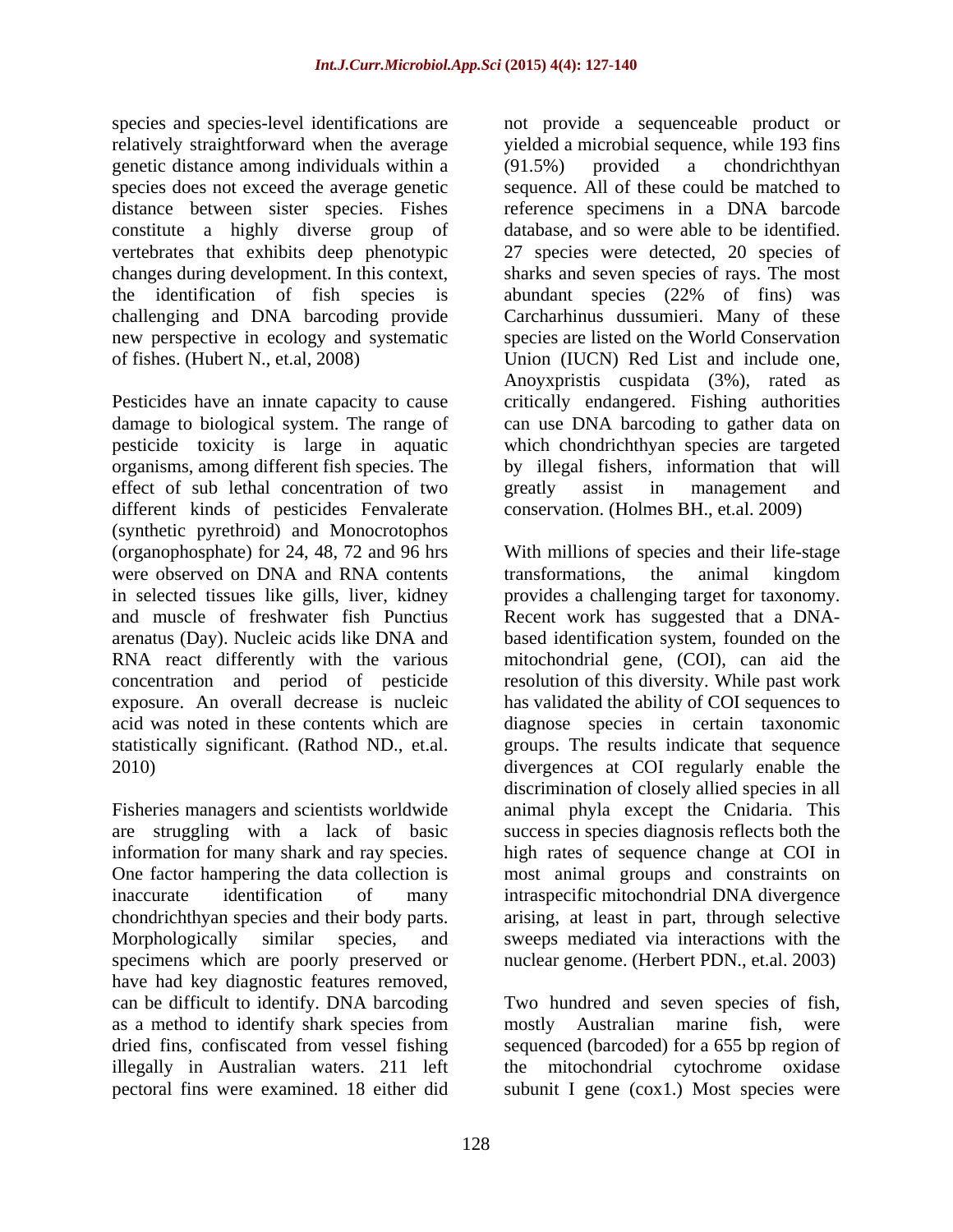represented by multiple specimens, and 754 sequences obtained revealed, however, the sequences were generated. The GC content of the 143 species of teleosts was higher than the 61 species of sharks and rays concentrated in a short region. (Kolesnikov  $(47.1\%$  versus  $42.2\%$ ), largely due to a higher GC content of codon position 3 in the 26.8%). Average within-species, genus, family, order and class Kimura two parameter (K2P) distances were 0.39%, respectively. All species had haplotypes characteristic of a congener. Although DNA chimaerids, rays, sharks and teleosts. taxonomic units designated as Squalus used to identify fish species. (Ward RD., identification of season-specific site

The sequences of 10 conservative regions (CR) of minicircles of 6 selected isolates of organization of this region with high degree and ecosystems in Cuba, habitat of sequence conservation. The comparison degradation, overuse and introduction of that freshwater fish trypanosomes represent a compact separate group within the genus the accumulated knowledge on the Trypanosoma. The alignment of all systematic of this freshwater ichthyofauna.

existence of 2 types of CRs in sequenced minicircles, with the differences AA., et.al., 1995)

former (41.1% versus 29.9%). Rays had The ancient DNA analysis to identify Pacific higher GC than sharks (44.7% versus Salmon vertebrae to species in order to family, order and class Kimura two helps to establish the timing of seasonal 9.93%, 15.46%, 22.18% and 23.27%, barcoding aims to develop species selected smaller-sized salmon vertebrae identification systems, some phylogenetic were positively identified as sockeye salmon signal was apparent in the data. In the (Oncorhynchus nerka) while only a single neighbor-joining tree for all 754 sequences, pink salmon (Oncorhynchus gorbuscha) was four major clusters were apparent: identified. Of the 322 whole salmon Species within genera invariably clustered, occupation deposits during zooarcheological and generally so did genera within families. analysis, 58 percent measure less than 8.0 Three taxonomic groups  $-$  dogfishes of the mm and 70 percent are less than 8.5 mm in genus Squalus, flatheads of the family maximum transverse diameter. Together Platycephalidae, and tunas of the genus with documented aspects of the material Thunnus – were examined more closely. record from Dionisio Point, most notably the The clades revealed after bootstrapping vertebrate fauna from House 2, the generally corresponded well with indications aspects of the material record expectations. Individuals from operational from Dionisio Point, most notably the species B through F formed individual indication that sockeye was the primary clades, supporting morphological evidence focus of the Dionisio Point salmon fishery for each of these being separate species. The suggests the site was inhabited during the cox 1 sequencing, or barcoding , can be spring and summer. This approach to the et.al. 2005) occupation has the potential for application provide an important line of evidence that residence at a Pacific Northwest Cost village site. Ancient DNA results from House 2 at Dionisio Point allow a characterization of the salmon fishery. Ten of eleven randomly vertebrae identified from House 2 vertebrate fauna from House 2, the identification of season-specific site over much of the Northeast Pacific. (Ewonus PA., et.al. 2011)

freshwater fish trypanosomes have typical Despite ongoing efforts to protect species of sequence conservation. The comparison degradation, overuse and introduction of with CRs of other trypanosomatida showed alien species have posed serious challenges and ecosystems in Cuba, habitat to native freshwater fish species. In spite of the accumulated knowledge on the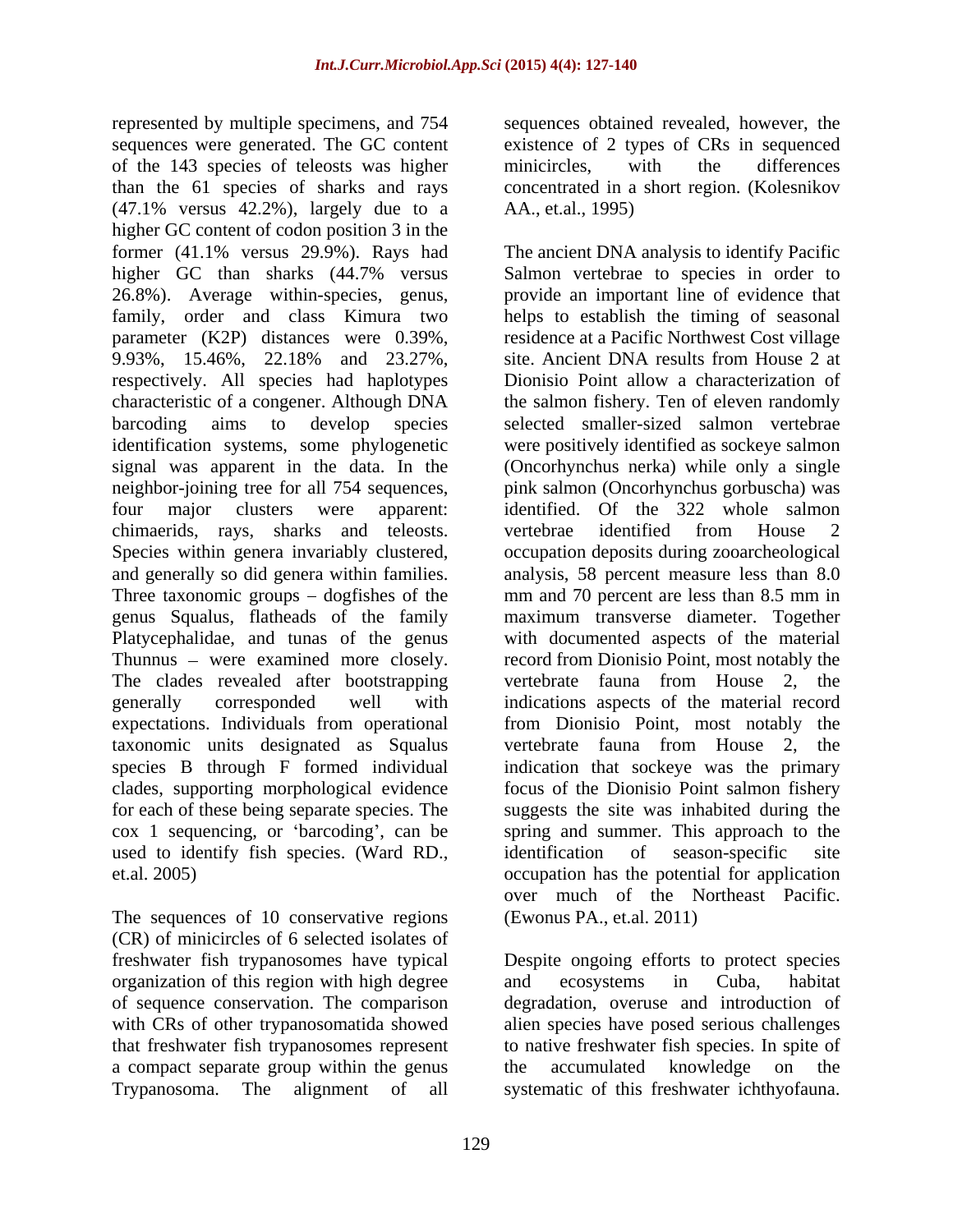be ever higher. Partial sequences (652bp) of taxonomically recognized species in 17 conspecific, congeneric and confamiliar divergence analysis suggests that there may cylindareus. Distance and character-based analysis were completely concordant, 2010) distances averaged 17.6% among congeners

rapidly for human applications along with interspecific K2P distances, and all endangered species. The use of molecular techniques in forensic cases related to wildlife and the development of associated databases has, however, mainly focused on identification of described species is one of large mammals with the exception of a few the least controversial and most promising

It is estimated that 40% of freshwater Cuban develop similar databases for aquatic species fish are endemic; however, this number may for fisheries enforcement, given the large the mitochondrial gene COI were used to species, the intensity of exploitation, and barcode 126 individuals, representing 27 challenges in identifying species and their genera and 10 families. The mean mitochondrial cytochrome b gene from genetic distances were 0.6%, 9.1% and fish taxa from Ontario, Canada, focusing on 20.2% respectively. Molecular species species that support major commercial and identification was in concordance with recreational fisheries sequenced. Ontario current taxonomical classification in 96.4% provides a unique model system for the of cases, and based on the neighbor-joining development of a fish species database, as trees, in all but one instance, members of a the province contains an evolutionarily given genera clustered within the same diverse array of freshwater fish families clade. Within the genus Gambusia, genetic representing more than one third of all at least four cryptic species. In contrast, low intraspecific sequence comparisons using genetic divergence and a lack of diagnostic phylogenetic analysis and a BLAST search sites suggest that Rivulus insulaepinorum algorithm provided rigorous statistical may be conspecific with Rivulus metrics for species identification. (Kyle CJ., number of exploited and endangered fish derived products. A 500 bp fragment of the representative individuals from 26 harvested fish taxa from Ontario, Canada, focusing on freshwater fish in Canada. Inter and et.al. 2007)

suggesting that they complement species 229 DNA sequences of (COI) from 158 identification. Overall, the results evidenced marine fishes of Japan were employed to the usefulness of the DNA barcodes for test the efficacy of species identification by cataloguing Cuban freshwater fish species DNA barcoding. The average genetic and for identifying those groups that deserve distance was 60-fold higher between species further taxonomic attention. (Lara A., et.al. than within species, as (K2P) genetic The use of DNA in forensics has grown were no overlaps between intraspecific and the concomitant development of sequences formed species units in the bioinformatics and demographic databases neighbor-joining dendrogram. Hybridization to help fully realize the potential of this phenomena in two species (Kyphosus molecular information. Similar techniques vaigiensis and Pterocaesio digramma) were are also used routinely in many wildlife also detected through searches in Barcode of cases, such as species identification in food Life Data Systems (BOLD). DNA barcoding products, poaching and the illegal trade of provides a new way for fish identification. distances averaged 17.6% among congeners and only 0.3% among conspecifics. There interspecific K2P distances, and all (Zhang JB., et.al. 2011)

high-profile species. There is a need to applications of barcoding. There is noThe use of DNA barcodes for the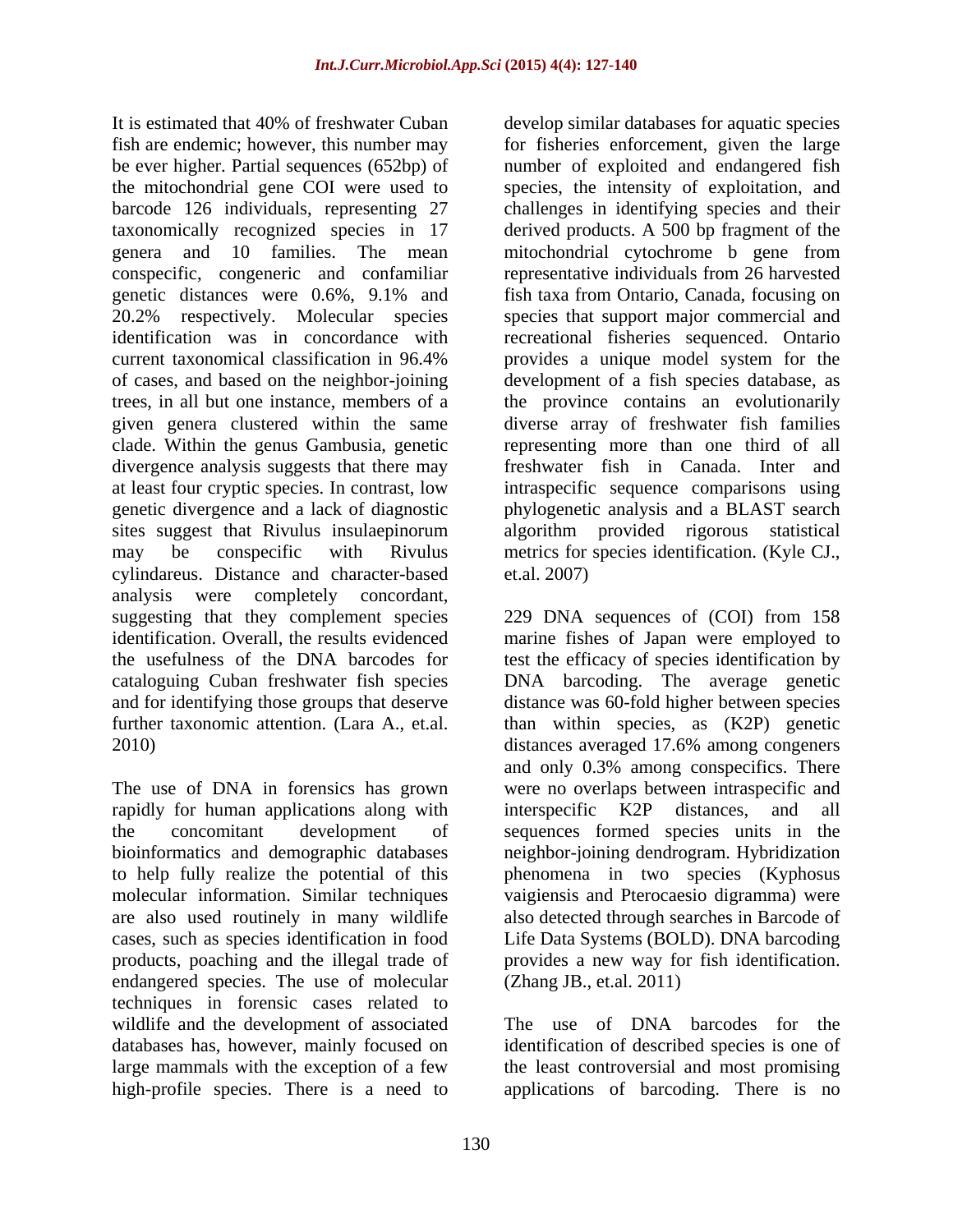consensus, however, as to what constitutes amplification and the quality of resultant an appropriate identification standard and sequences using three primer cocktails on most barcoding efforts simply attempt to pair a query sequence with reference fish families. The results show that M13 sequences and deem identification tailed primer cocktails are more effective successful if it falls within the bounds of some pre-established cutoffs using genetic allowing barcode work on taxonomically distance. Since the Renaissance, however, diverse samples to be carried out in a highmost biological classification schemes have throughput fashion. (Ivanova NV., et.al. relied on the use of diagnostic characters to 2007) identify and place species. (Lowenstein JH.,

Description and DNA barcoding of a new Sillago species, Sillago sinica (Perficormes: species of the genus Sillago, Chinese sillago, this species. Substantial levels of Sillago sinica sp. nov., was described using (Wenzhou), Yellow Sea (Qingdao), and Bohai Sea (Dongying, China). Results of the haplotypes. A considerable level of morpholocial analysis (such as vertebrate mitochondrial DNA cytochrome oxidase (maximum 3.8%). The phylogenetic barcode to clarify the systematic of the accepted pattern of continental genus Sillago. Results of the phylogenetic fragmentation. Molecular clock calibrations marker for identifying Sillago species. (Gao wide distribution. The phylogenetic

(COI) gene is critical for the ongoing efforts population divergence, population size, to gather DNA barcodes for all fish species. dispersal, secondary contact, and philopatry to gather DNA barcodes for all fish species. dispersal, secondary contact, and philopatry<br>Test primer cocktails with a view towards as potential causes of the high level of recovery developed. Specifically, to evaluate the success of polymerase chain reaction

DNA extracts from representatives of 94 conventional degenerate primers, 2007)

et.al. 2009) Biogeographic controversies surrounding Sillaginidae), from coastal waters of China. and 16S rRNA sequences were obtained Zoological Studies 50(2): 254-263. A new from representatives of six populations of morphological methods and phylogenetic rRNA sequence divergence (maximum analysis of DNA barcoding of 53 specimens 6.0%) were detected between western collected from the East China Sea Pacific (Tasmania-New Zealand) and South counts, otoliths, etc.) showed that significant Tasmanian and New Zealand haplotypes differentiation existed between S. sinica sp. (maximum 5.1%) and within and among nov. and 5 other Sillago spp. The Chilean and Falkland Island G. maculates subunit I (COI) gene was used as a DNA structure of haplotypes conflicts with the genus Sillago. Results of the phylogenetic fragmentation. Molecular clock calibrations analysis showed that S. sinica sp. Nov. suggest that haplotype divergences postdate formed a monophyletic group as a distinct the fragmentation of Gondwana. These phylogenetic species. It was also suggested findings point to marine dispersal rather than that the COI gene is an effective molecular ancient vicariance as an explanation for the TX., et.al. 2011) structure of South American haplotypes was Reliable recovery of the 5' region of the distribution. Considering factors such as Test primer cocktails with a view towards as potential causes of the high level of increasing the efficiency of barcode mtDNA nucleotide diversity in this species. the wide-spread freshwater fish, Galaxias maculates, were addressed with DNA sequence data. Mitochondrial cytochrome b this species. Substantial levels of cytochrome b (maximum 14.6%) and 16S American (Chile-Falkland Islands) haplotypes. A considerable level of divergence was also detected between (maximum 3.8%). The phylogenetic accepted pattern of continental wide distribution. The phylogenetic not consistent with their geographic population divergence, population size, dispersal, secondary contact, and philopatry (Waters JM., et.al., 1999)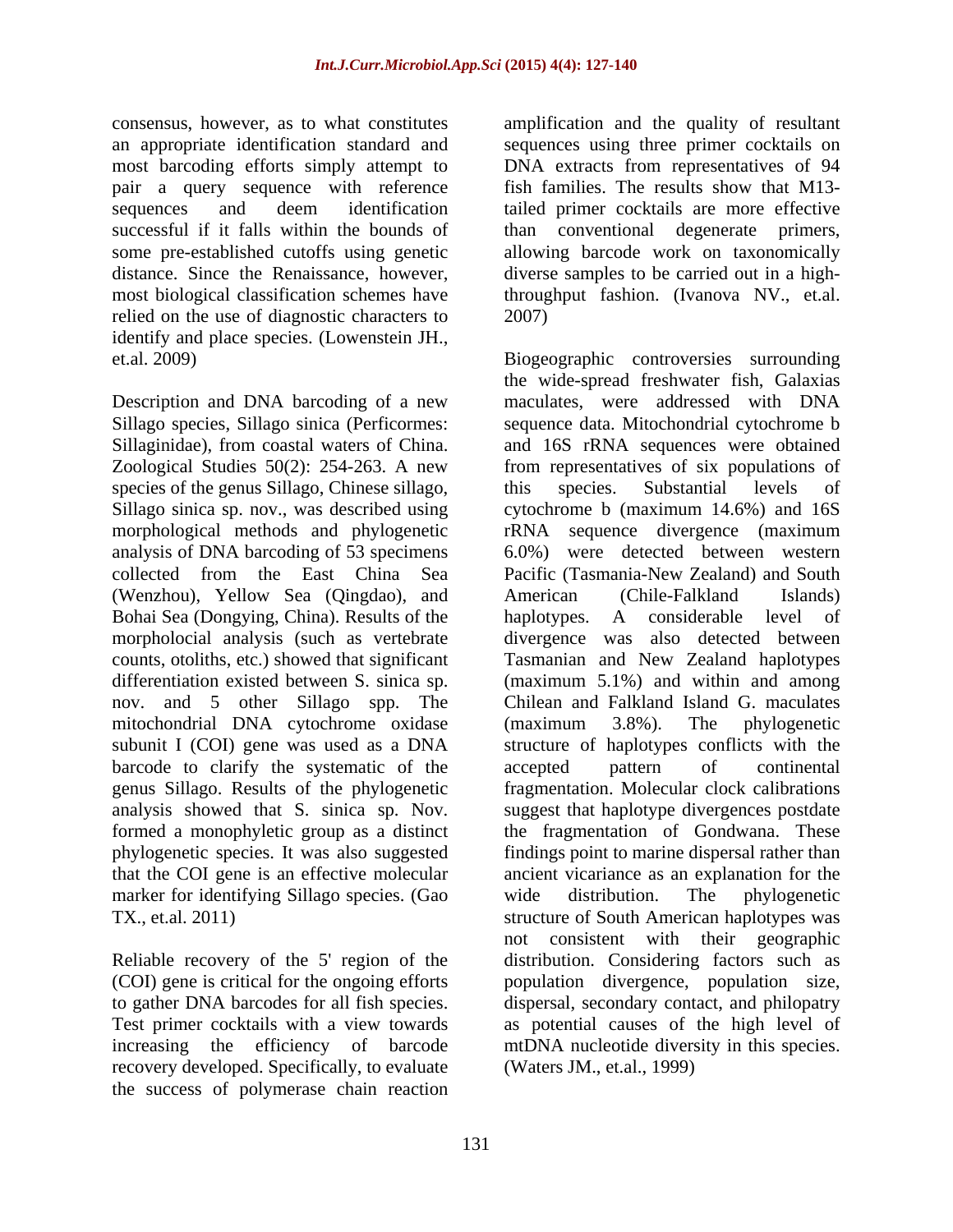RNA (rRNA) a new method for extraction subspecies and the New World for the small subunit gene (1242 bp), the rather than length and containing sequences by phylogenetic relationships and test N. apis is shown to occur in a head-to-tail, tandemly repeated manner, as in other

A mitochondrial DNA region encompassing divergence between allopatrically part of the NADH dehydrogenase subunit 2

microsporidian genomic DNA from infected "Africanized" honeybee. Twenty different host tissue is described for Nosema APIs. haplotypes were detected and phylogenetic Complete DNA sequence data are presented analyses supported the existence of 3 or 4 internal transcribed spacer (33 bp), and the based on morphometric measurements. large subunit gene (2481 bp to a putative However, some discrepancies are reported termination point). DNA sequence is also concerning the subspecies composition of presented for the regions flanking the 5 end each group. Based on the sequence of the small subunit gene and the 3 end of divergence of Drosophila (2% per Myr) it the large subunit gene. The intergenic spacer was found that the four lineages may have is shown to be heterogeneous, showing diverged around 0.6 Myr. The variability variation in sequence and restriction sites found in this region shows that infer repeats, which are a characteristic feature of hypotheses concerning subspecies origin, intergenic spacers. The rRNA gene region of dispersion and biogeography. (Arias MC., subspecies and the New World major subspecies groups similar to those phylogenetic relationships and test et.al., 1996)

eukaryotes. This repeat unit is shown to be Two different genomic regions (ND2 approximately 18 kb in length. (Gatehouse mitochondrial gene and  $EFL-\alpha$  intron) were HS., et.al., 1998) PCR amplified, cloned and sequenced for Honey is produced by honeybees from within their natural range distribution. DNA nectar and from secretions of living plants. It sequences were analyzed using parsimony, reflects the honeybee's diet and the local distane and maximum likelihood methods to plant communities. Honey also shows investigate phylogenetic relationships with different plant compositions in different Apis. The phylogenetic analyses strongly geographical locations. A new method for supported the basic topology recoverable studying the plant diversity and the from morphometric analysis, grouping the geographical origin of honey using a DNA honey bees into three major clusters: giant barcoding approach that combines universal bees (A. dorsata, A. binghami, and A. primers and massive parallel laboriosa), dwarf bees (A. andreniformis and pyrosequencing. To test this method, two A. florae), and cavity-nesting bees (A. commercial honeys, one from a regional mellifera, A. cerana, A. koschevnikovi, A. origin and one composed of a worldwide nuluensis, and A. nigrocincta). However, the mix of different honeys. The method clade of Asian cavity-nesting bees included proposed is fast, simple to implement, more paraphyletic taxa. Exemplars of Apis cerana robust than classical methods, and therefore collected from divergent portions of its suitable for analyzing plant diversity in range were less related to each other than honey. (Valentini A., et.al. 2010) were sympatric A. cerana, A. nuluensis, and and isoleucine transfer RNA genes was PCR eastern (A. cerana, A. koschevnikovi, A. amplified, cloned, and sequenced for 14 nigrocincta, and A. nuluensis) cavity-nesting morphometrically identified Apis mellifera species, around 18% for the mitochondrialthe ten known honey bee species collected A. nigrocincta taxa. Nucleotide sequence divergence between allopatrically distributed western (A. mellifera) and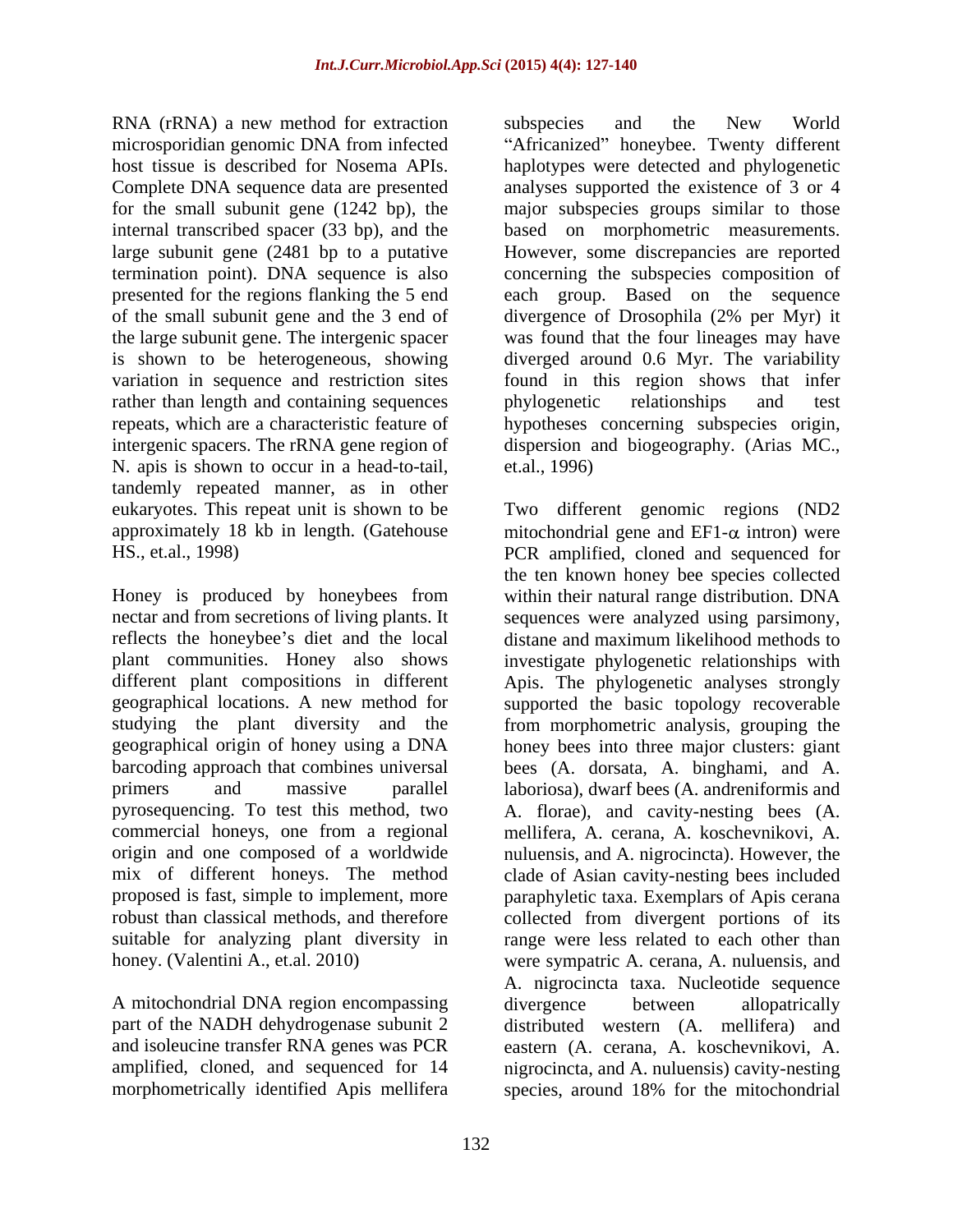groups than previously estimated from hypothesized origin of extant European, and A. dorsata was consistent with basin, with a distribution largely

The capability of PCR-TTGE to detect meat widespread species, B. rebeli, was species in mixed animal samples was discovered to be more distant from B. rebeli identification will be performed matching on the "DNA barcode" zone the sequences of with the F., et.al., 2011) wider basins. (Markova S., et.al., 2010)

they represent distinct genetic lineages with the relative roles of isolation and dispersal in concordant phylogeographic patterns though between some mitochondrial clades was while the 245 bp amplicon was obtained in

gene and 10-15% for the nuclear intron, detected. The distributions of two currently suggested an earlier divergence for these recognized species investigated here do not morphometric and behavioral studies. This lineages revealed by phylogenetic analyses. latter finding necessitates reevaluation of the The Prespa barbell, Barbus prespensis, is not African, and West Asian Apis mellifera. thought but is instead found to be Sequence divergence between A. laboriosa widespread in the south eastern Adriatic Sea behavioral data and supports the species corresponding to the basin of the now status of A. laboriosa. (Arias MC., et.al., extinct Lake Maliq historically connected 2005) with Lake Prespa. On the other hand, a investigated as a necessary step in than from other Barbus species and to be developing a method where the endemic to the system of connected lakes resolved PCR products obtained from a delimiting distributions of other freshwater limited set of "universal" primers. fishes, and we suggest that this newly Exemplary mixtures from five important discovered evolutionary lineage represents a meat species were analyzed. At this stage distinct species. These findings support the more PCR reactions have to be applied on a emerging pattern that endemic taxa have sample but this should be easily improved evolved not through isolation of individual using primers simultaneously (as a lakes, butin systems of currently and cocktail") in a single reaction. (Colombo historically interconnected lakes and their match the distributions of evolutionary endemic ot the lakes Prespa as previously basin, with a distribution largely cryptic phylogenetic subdivision in a widespread species, B. rebeli, was discovered to be more distant from B. rebeli Ohrid and Shkodra. The division coincides hydrogeographical boundary

Freshwater fauna of ancient lakes frequently Illegal trade of snake skin and uncontrolled contain endemic taxa thought to have hunting have instigated the extermination of originated during the long existence of these many endangered snake species. Efforts to lakes, yet uncertainties remain as to whether check illegal trade are often impeded due to respect to more widespread relatives and to methods. Hence, conservation strategies their evolution. Phylogenetic analyses of identification techniques to trace the origin sequence variation at nuclear and of the seized samples. The study employs mitochondrial genes were used to examine DNA mini-barcoding as a method to identify these issues for the freshwater fish genus some endangered snake species of India. A Barbus in two European ancient lake two sets of novel primers for targeting systems on the Balkan Peninsula. The regions developed within the mitochondrial nuclear and mitochondrial data yielded Cytochrome Oxidase I gene to produce 175 incomplete sorting of nuclear haplotypes was amplified in all 11 snake species studied lack of proper species identification demand for authentic and quick bp and 245 bp amplicons. 175 bp fragment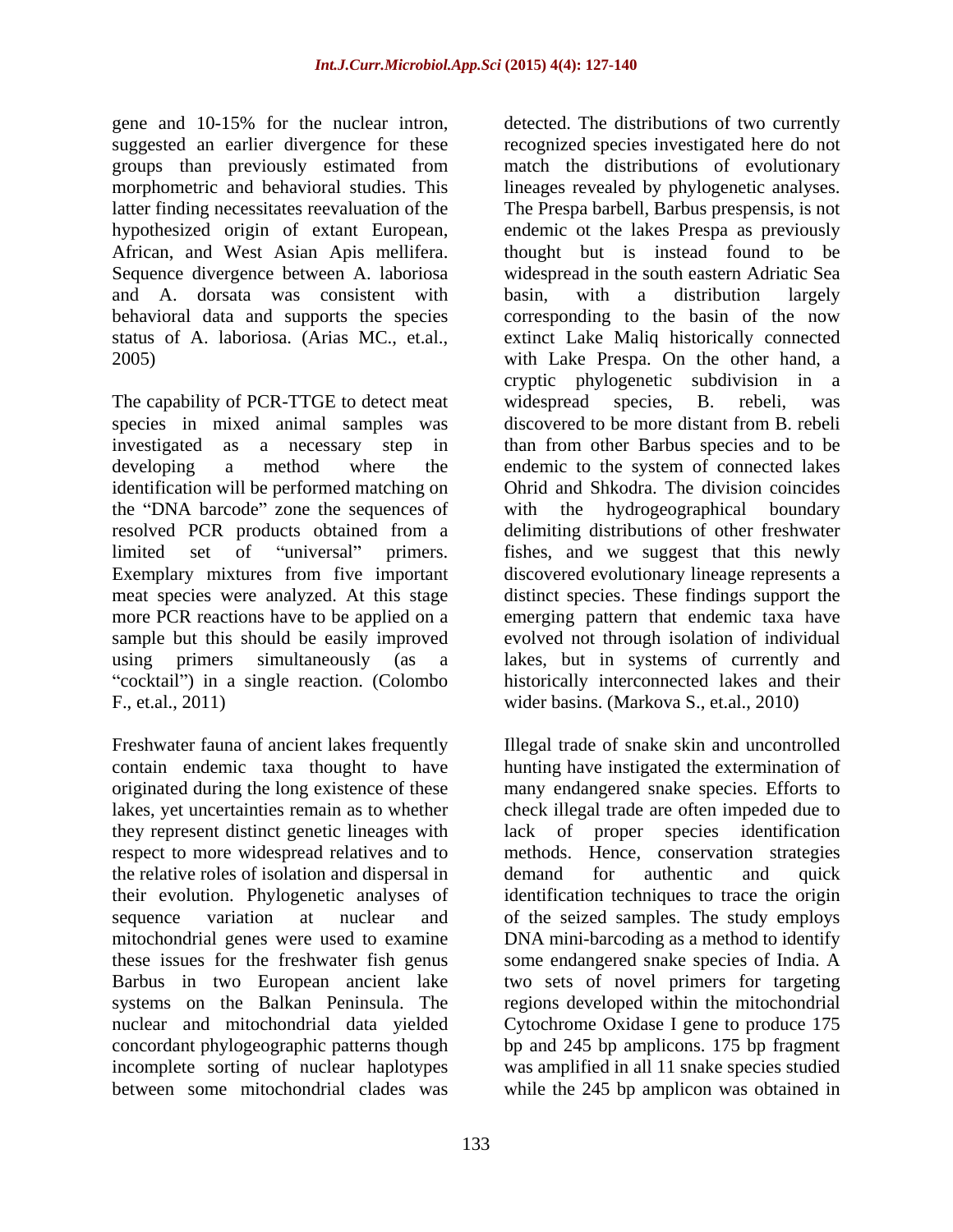10 species. DNA mini-barcodes recovered putative methyltransferase) were found to be from these amplicons enabled the only present in highly virulent A. hydrophila identification of snake species by retrieving the sequences available in public databases. The similarity scores ranging from 98 to species identification. Moreover, the results morphological features of the seized sample barahaemolyticus. Biotinyated PCR

In 2009, a disease outbreak caused by by chemiluminesce with avidin-conjugated Aeromonas hydrophila occurred in 48 alkaline phosphatase. With this method, catfish farms in West Alabama, causing an forty-five samples were tested. Eight known estimated loss of more than 3 million pounds of food size channel catfish. Virulence studies have revealed that the V. parahaemolyticus were successfully 2009 isolates of A. hydrophila are at least detected, and no non-specific hybridization 200-fold more virulent than a 1998 Alabama and cross-hybridization reaction were found isolate AL98-C1B. However, up to now, no from fifteen closely-related strains (tlh<sup>-</sup>/tdh<sup>-</sup> molecular markers have been identified to  $/fla^+$ ) of the Vibrio spp. In addition, all the differentiate the highly virulent 2009 other eighteen strains of non-Vibrio bacteria isolates from other isolates of A. hydrophila.  $(tlh^-/tdh^-/fla^-)$  gave negative results. The To understand the genetic differences DNA microarray successfully distinguished between the highly virulent 2009 isolates V. parahaemolyticus from other Vibrio spp. and the less virulent AL98-C1B at molecular level, PCR-select bacterial genome substractive hybridization was used in this The ivory industry is the single most serious study. A total of 96 clones were selected threat to global elephant populations. A from the substractive genomic DNA library. highly sensitive species-specific real-time Sequencing results revealed that the 96 PCR assay has been developed to detect and clones represented 64 unique A. hydrophila sequences. Of the 64 sequences, three Africana), Asian elephant (Elephas (hypothetical protein XAUC\_13870, structural toxin protein RtxA, and putative (Mammuthus primigenius) mitochondrial methyltransferase) were confirmed to be DNA from highly precessed samples present in the three virulent 2009 Alabama involved in the international ivory trade. isolates but absent in the less virulent AL98- This assay is especially useful for highly C1B. Using genomic DNAs from nine field processed samples where there are no isolates of A. hydrophila with different distinguishing morphological features to virulence as templates, two sequences identify the species of origin. Using species-

isolates, but absent in avirulent isolates. (Pridgeon JW., et.al., 2011)

100% (98% taken as threshold value for A rapid and accurate method for the species identification) signify the detection of Vibrio parahaemolyticus strains consistency of these mini-barcodes in snake was developed, using multiplex PCR and of the validation study confirm the was used to simultaneously amplify three effectiveness of the technique in forensic diagnostic genes (tlh, tdh and fla) that serve perspective, where the diagnostic as molecular markers of V. are often missing. (Dubey B., et.al., 2011) products were hybridized to primers DNA - DNA hybridization. Multiplex PCR as molecular markers of V. parahaemolyticus. Biotinyated PCR immobilized on a microarray, and detected virulent strains  $(tlh^+/tlh^+)$  and four  $/\text{tdh}^+/\text{fla}^+$  and four  $/$ fla<sup>+</sup> $)$  and four ) and four known avirulent strains  $(tlh^{\dagger}/tdh^{\dagger}/fla^{\dagger})$  of the  $/\text{tdh}/\text{fla}^+$  of the  $/\text{fla}^+$ ) of the ) of the (Wang R., et.al., 2011)

(hypothetical protein  $XAUC_13870$  and specific Taqman<sup>®</sup> probes targeting a region quantify African elephant (Loxodonta Africana), Asian elephant (Elephas maximus) and Woolly Mammoth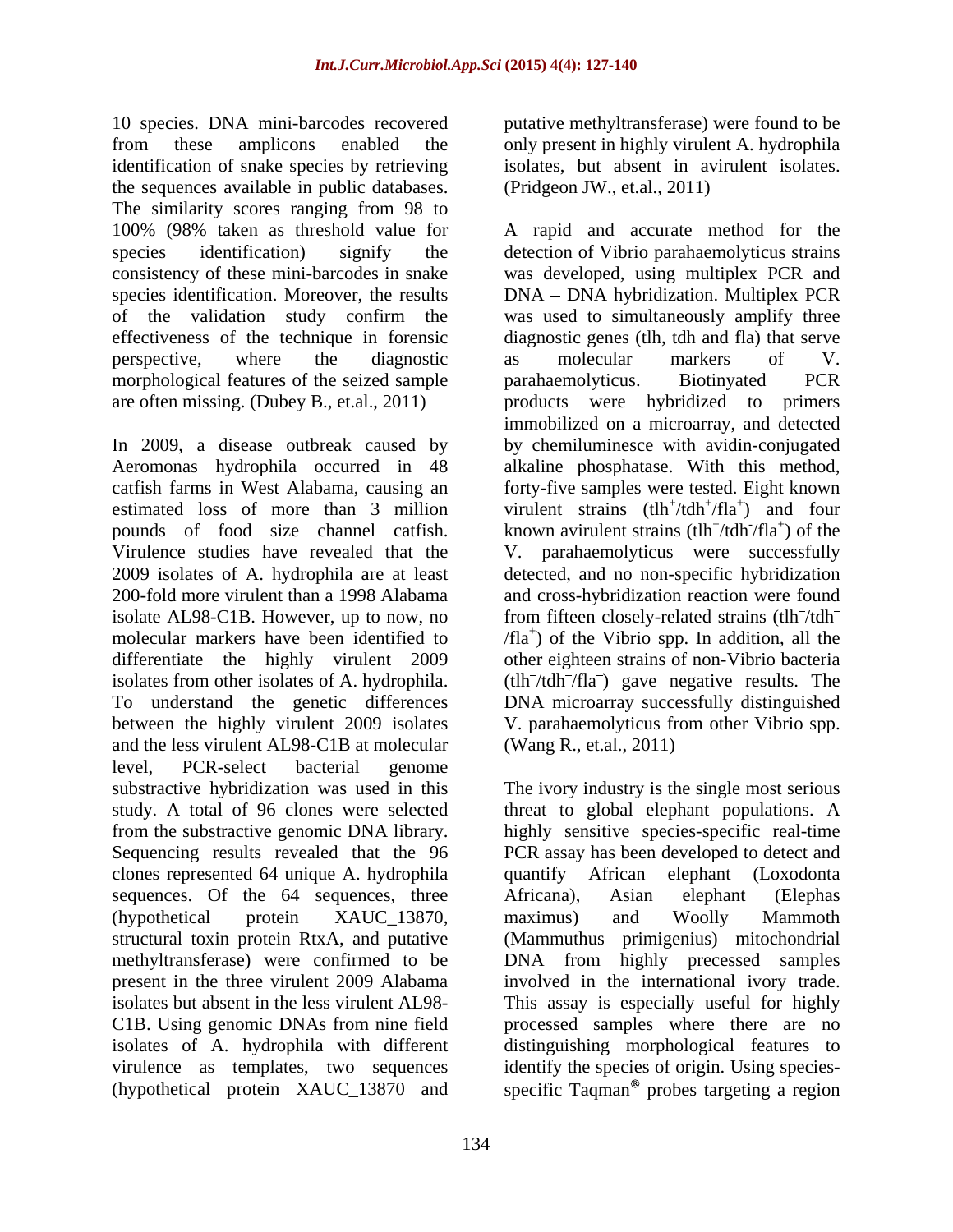of the mitochondrial cytochrome b gene, An phylogenetic bias. (Verbruggen H., et.al., assay that can be used to positively identify 2007) samples containing elephant or Woolly DNA. The real-time method is highly Convention of the International Trade of Endangered Species (CITES), when positive tyrosine ethylester (ATEE). Mutants

poorly defined, with some clearly in need of (Scophthalmus maximus) by Western cryptic diversity. A phylogenetic hypothesis Efficient protection against lethal V. tree rooting was carried out because out group rooting was probably affected by

2007)

mammoth DNA faster and more cost- A putative serine protease gene was cloned effectively than traditional sequencing from the genomic DNA of Vibrio methods has been developed. Furthermore, parahaemolyticus FYZ28621.4. The gene this assay provides a diagnostic result based consisted of 1779 base pairs and encoded a on probe hybridization that eliminates 592 amino acid protein. The gene was ambiguities associated with traditional DNA expressed in Escherichia coli. The expressed sequence protocols involving low template protease was purified by Ni-NTA His-Bind sensitive, producing accurate and SDS-PAGE. The protease exhibited reproducible results in samples with a few as proteolytic activity on gelatin agar plate and 100 copies of template DNA. This protocol showed maximal proteolytic activity at pH can be applied to the enforcement of the  $8.0$  and  $37^{\circ}$ C. It hydrolyzed N- $\alpha$ -benzoyl-<sub>L</sub>identification of species from illegally conserved residues Asp<sup>51</sup> (Asp<sup>51</sup>-Asn). His<sup>89</sup> traded products is required by conservation  $(His^{89} - Asp)$  and  $Ser^{318}$  (Ser<sup>318</sup>-Leu, Ser<sup>318</sup>officers in wildlife forensic cases. (Wozney Pro) lost proteolytic activities completely. KM., et.al., 2012) The protein was confirmed to belong to Despite the potential model role of the green was toxic to zebrafish with a  $LD_{50}$  of 15.4 algal genus Codium for studies of marine  $\mu$ g/fish. A DNA vaccine was constructed by speciation and evolution, there have been inserting the mutated serine protease  $(Ser<sup>318</sup>$ difficulties with species delimitation and a Pro) gene into pEGFP-N1 plasmid. The molecular phylogenetic framework was pEGFP-N1/m-vps was transfected in HeLa lacking. A 74 evolutionarily significant units cells. The serine protease was confirmed to (ESUs) are delimited using 227 rbcL exon 1 be expressed by fluorescence microscopy sequences obtained from specimens observation and Western blotting analysis. collected throughout the genus range. The pEGFP-N1/m-vps was further observed Several morpho-species were shown to be to express in muscle of the injected turbot lumping and others containing pseudo- blotting seven days after immunization. of 72 Codium ESUs is inferred from rbcL parahaemolyticus challenge was observed exon 1 and rps3-rpl16 sequence data using a on the vaccinated turbot with pEGFP-N1/m conventional nucleotide substitution model vps, with the highest relative percent  $(GTR + \Gamma + I)$ , a codon position model and a survival (RPS) of 96.11%. Significant covariotide (covarion) model, and the fit of a specific antibody responses were also multitude of substitution models and observed in the turbot vaccinated with the alignment partitioning strategies to the DNA vaccine. The results indicated that the sequences data is reported. Molecular clock serine protease might ba a potential Resin column and showed a 63 kDa band on SDS-PAGE. The protease exhibited tyrosine ethylester (BTEE) and N-acetyl- $I$ tyrosine ethylester (ATEE). Mutants conserved residues  $Asp^{51} (Asp^{51}-Asn)$ . His<sup>89</sup> <sup>51</sup> (Asp<sup>51</sup>-Asn). His<sup>89</sup>  $51 \text{ A}$  cm  $\text{Li}_2$ <sup>89</sup>  $-Asn$ ). His<sup>89</sup> (His<sup>89</sup>-Asp) and Ser<sup>318</sup> (Ser<sup>318</sup>-Leu, Ser<sup>318</sup>--Leu,  $\text{Ser}^{318}$ - serine protease. The purified serine protease - (Scophthalmus maximus) by Western Efficient protection against lethal virulence factor and could be used as an efficient vaccine candidate for the disease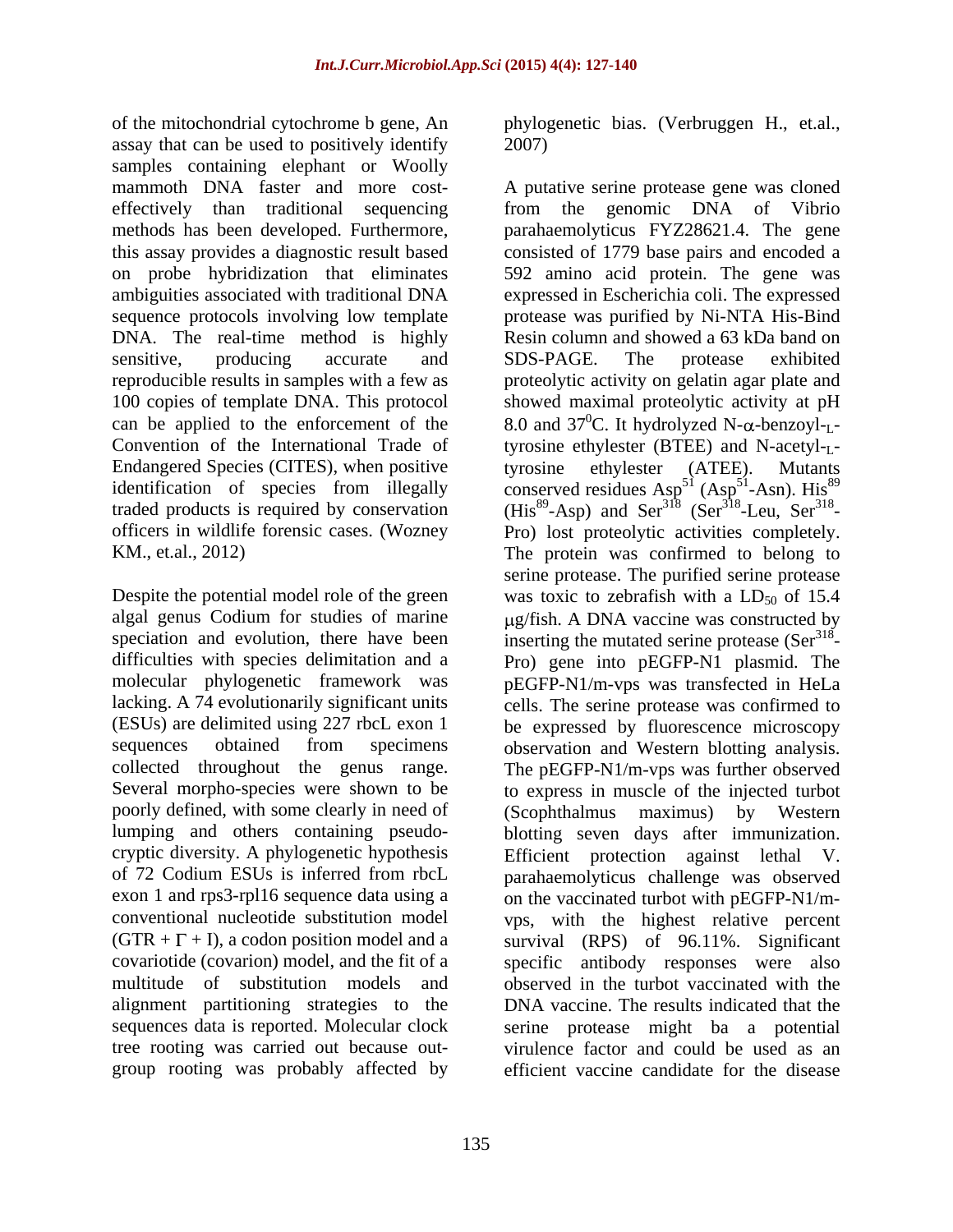control caused by V. parahaemolyticus. (Liu

Zooplankton species diversity and will allow rapid assessment of species distribution are important of environmental diversity and distribution in this climate change in the Arctic Ocean, and may serve as 'rapid-responders' of climate-induced et.al., 2010) changes in this fragile ecosystem. The scarcity of taxonomists hampers detailed Sea cucumbers are regarded as traditional and up-to-date monitoring of these patterns delicacies, medicine and aphrodisiacs in for the rarer and more problematic species. Asia over many centuries. Generally, sea DNA barcodes (short DNA sequences for cucumbers are gutted, boiled and roasted, species recognition and discovery) provide then preserved through drying, smoking or an alternative approach to accurate freezing. Thus, it is very difficult clearly the identification of known species, and can species of processed sea cucumber on the speed routine analysis of zooplankton basis of their morphology. FINS samples. During 2004-2008, zooplankton methodology was developed as a tool to samples were collected during cruises to the assess the incidence of incorrect labeling of central Arctic Ocean and Chukchi Sea. A  $\sim$ 700 base-pair region of the mitochondrial cytochrome oxidase I (mtCOI) gene was amplified and sequenced for 82 identified specimens of 41 species, including technique allows the genetic identification cnidarians (six hydrozoans, one of more than 40 species from all over the scyphozoan), arthropod crustaceans (five amphipods, 24 copepods, one decapods, and one euphausiid); two chaetognaths; and one Various morphotypes of Contracaecum<br>
nemertean. Phylogenetic analysis used the (Nematoda) larvae in different nemertean. Phylogenetic analysis used the (Nematoda) larvae in different Neighbor-joining algorithm with (K-2-P) distances, with 1000-fold bootstrapping. K- 2-P genetic distances between individuals of the same species ranged from 0.0 to 0.2; genetic distances between species ranged widely from 0.1 to 0.7. The mtCOI gene tree showed monophyly (at 100% bootstrap value) for each of the 26 species for which more than one individual was analyzed. Of seven genera for which more than one larvae from the Australian pelican, species was analyzed, four were shown to be monophyletic; three genera were not resolved. At higher taxonomic levels, only the crustacean order Copepoda was Phalacrocorax melanoleucos. In addition, resolved, with bootstrap value of 83%. The mtCOI barcodes accurately discriminated and identified known species of 10 taxonomic groups of Arctic Ocean type I larvae were composed to two distict

R., et.al., 2011) barcode database for the estimated 300 holozooplankton. A comprehensive DNA described species of Arctic holozooplankton vulnerable ocean ecosystem. (Bucklin A., et.al., 2010)

> basis of their morphology. FINS sea cucumbers belonging to family Holothuriidae in commercial food products. The result showed that 7 samples were incorrectly labeled (63.6%). Moreover, the world. (Wen J., et.al., 2011)

Various morphotypes of Contracaecum (Nematoda) larvae in different developmental stages described and then genetically characterized using sequence data obtained from the first and second internal transcribed spacers (ITS-1 and ITS- 2) of nuclear ribosomal DNA (rDNA). The alignment of ITS-1 and ITS-2 sequence data for larvae investigated with those from well characterized adults in previous studies showed that fourth-stage Contracaecum larvae from the Australian pelican, Pelecanus conspicillatus, had the same sequence as Contracaecum microcephalum reported from the little pied cormorant, four different morphotypes of third-stage larvae, including types I to IV, were found in various species of fish. Contracaecum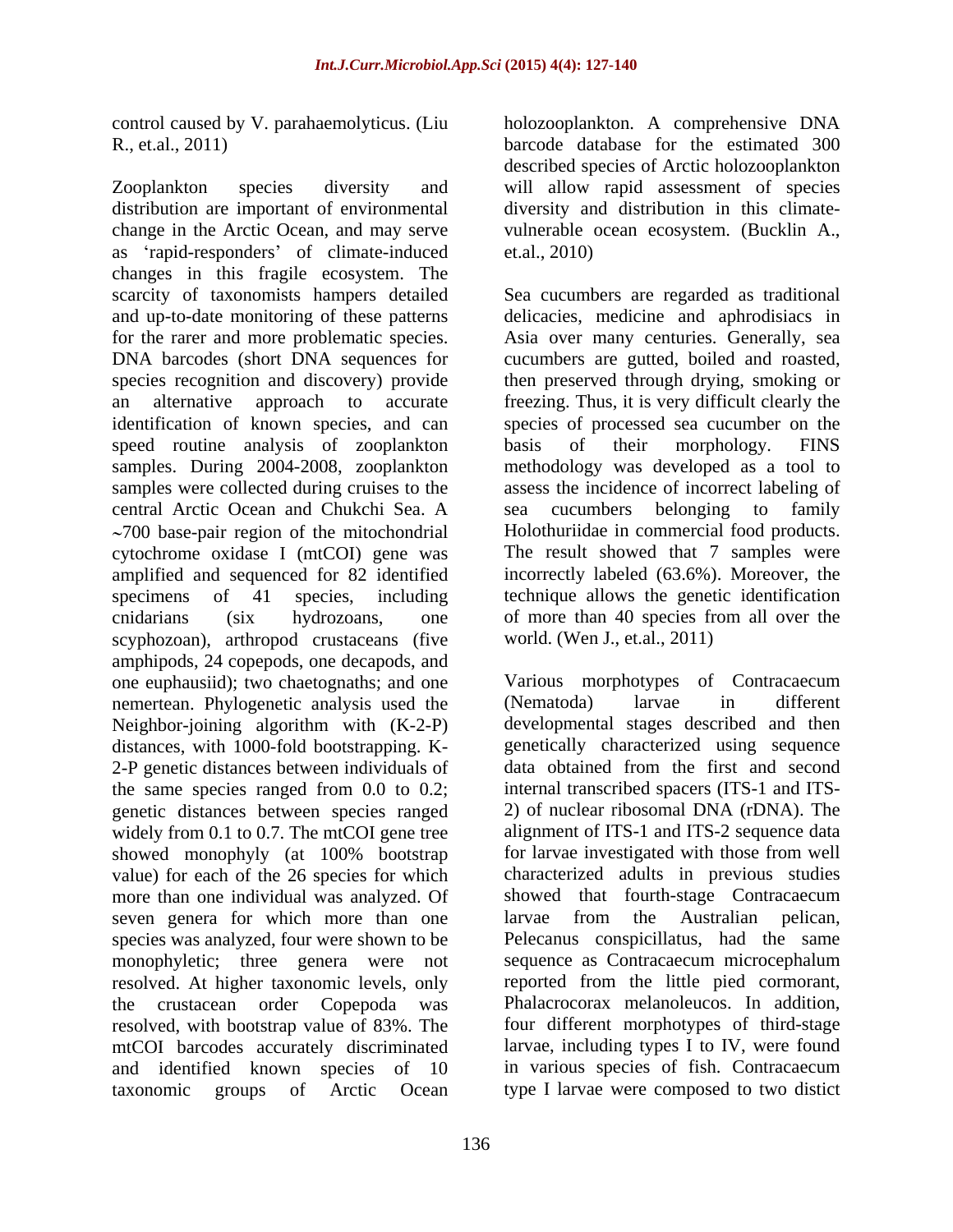Mugil cephalus, had the same sequence as unknown species of hardyhead (family regions from specimens collected identifiable larval nematodes with reference sequences and provides a basis for exploring the composition of populations of anisakid

important for groups of organisms that inhabit sensitive environments subject to minnows that live in clear springs and spring-fed creeks of Texas, New Mexico markers, 16S ribosomal RNA (412) characterization of species in this genus more detailed morphological revision of the variation over the range of thegenus, test species boundaries, and infer phylogenetic

genotypes; those collected from mullet, relationships within Dionda. Based on C. multipapillatum, and those from an loop) and two nuclear (Rag1 and S7) DNA Atherinidae) were C. pyripapillatum. throughout the range of Dionda, identified Contracaecum type II larvae from mackerel, 12 district species in the genus. Formerly Scomber australasicus, had the same synonymized names are available for two of sequence as adult C. ogmorhini sensu strict, these species, and four other species remain found in the Australian and New Zealand fur undescribed. The limited distribution of seals (Arctocephalus spp). Contracaecum several of the species, coupled with type III larvae from flathead, Phalacrocorax widespread habitat degradation, suggests carbo. The approach used herein was that many of the species in this genus should aneffective means of matching incompletely be targets for conservation and recovery analyses of two mitochondrial (cytb and Dregions from specimens collected efforts. (Schonhuth S., et.al., 2012)

larvae in fish as well as their ecology, recognition of basal taxa (i.e. species) is particularly their life cycles and indispensable, and in this the choice of a transmission patterns. (Shamsi S., et.al., suitable gene with high phylogenetic resolution is crucial. For the goals of species Accurate delimitation of species is a critical oxidase subunit 1 (cox 1) has been first step in protecting biodiversity. introduced as standard marker. Making use Detection of distinct species is especially of the difference in intra- and interspecific recent degradation, such as creeks, springs, marker for the identification of animal and rivers in arid or semi-desert regions. The species. For the Order Primates comparing genus Dionda currently includes six the performance of cox1 (166 sequencies; 50 recognized and described species of nominal species) in species-identification (USA), and northern Mexico, but the sequences, 92 species) and cytochrome b boundaries, delimitation, and (con: 547 sequences, 72 species). A wide have not been examined rigorously. The divergences for both cox1 and cob genes habitats of some of the species in this genus whereas this gap is less apparent for 16S, are rapidly deteriorating, and many local indicating that rRNA genes are less suitable populations of Dionda have been extirpated. for species delimitation in DNA barcoding. Considering the increasing concerns over For those species where multiple sequences degradation of their habitat, and pending a are available there are significant differences genus, we undertook a molecular survey between different mitochondrial markers, based on four DNA regions to examine without, however, showing a consistent For comparative primatology proper suitable gene with high phylogenetic resolution is crucial. For the goals of species identification in animals, the cytochorme c genetic variation  $-$  the DNA barcoding gap - cox1 can be used as a fast and accurate with that of two other mitochondrial markers, 16S ribosomal RNA (412 gap exist between intra- and interspecific in the intraspecific genetic distances pattern. (Nijman V., et.al., 2010).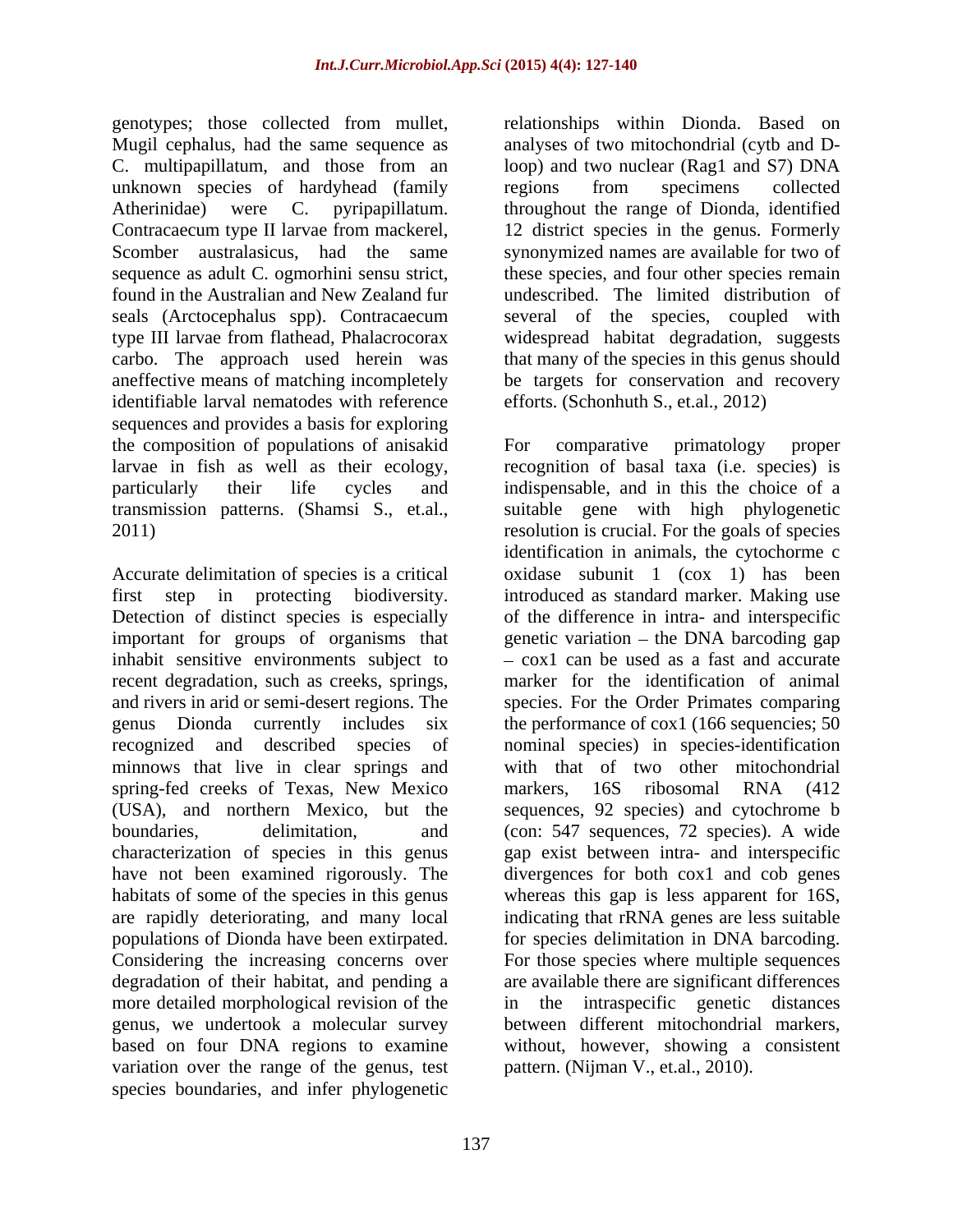- Arias MC., Sheppard WS; Molecular
- Arias MC., Sheppard WS; Phylogenetic Small and Large Subunit rRNA
- Bucklin A., Hopcroft RR., Kosobokova
- Colombo F., Chessa S., Cattaneo P., *Control*; 22 (2011) 1471-1472.
- 
- Ewonus PA., Cannon A., Yang DY; Galiano Island, British Columbia; 1995.
- Gao TX., Ji DP., Xiao YS., Xue TQ., Yanagimoto T., Setoguma T;

**References** Description and DNA Barcoding of a Phylogenetics of Honey Bee Coastal Waters of China; *Zoological*  Subspecies (Apis mellifera L.) *Studies* 50(2): 254-263, (2011). New Sillago Species, Sillago sinica (Perciformes: Sillaginidae), from

- Inferred from Mitochondrial DNA Gatehouse SH., Malone LA; The Ribosomal Sequence; *Molecular Phylogenetics* RNA Gene Region of Nosema apis *and Evolution*; 5(3), 557-566, 1996. (Microspora): DNA Sequence for relationships of honey bees Genes and Evidence of a Large (Hymenoptera: Apinae: Apini) Tandem Repeat Unit Size; *Journal of*  inferred from nuclear and *Invertebrate Pathology*, 71, 97-105 mitochondrial DNA sequence data; Small and Large Subunit rRNA *Invertebrate Pathology*, 71, 97-105 (1998).
- *Molecular Phylogenetics and* Hebert PDN., Ratnasingham S., deWaard *Evolution* 37 (2005), 25-35. KN., Nigro LM., Ortman BD., diverences among closely related Jennings RM., Sweetman CJ; DNA barcoding of Arctic Ocean 270, S96-S99 (2003). JR; Barcoding animal life: cytochrome c oxidase subunit 1 species; R. Soc. Lond. B (Suppl.) 270, S96-S99 (2003).
- holozooplankton for species Holmes BH., Steinke D., Ward RD; identification and recognition; *Deep*  Identification of shark and ray find *Sea Research* II 57 (2010) 40-48. using DNA barcoding; *Fisheries Research*; 95 (2009), 280-288.
- Bernardi C; Polymerase chain Hubert N., Hanner R., Holm E., Mandrak reaction products (PCR) on "DNA NE., Taylor E., Burridge M., barcode zone" resolved by temporal Watkinson D., Dumont P., Curry A., temperature gradient electrophoresis: Bentzen P., Zhang J., April J., A tool for species identification of Bernatchez L; Identifying Canadian mixed meat specimens – A technical Freshwater Fishes through DNA note on preliminary results; *Food*  Barcodes; *PLoS ONE*, 2008, 3(6), NE., Taylor E., Burridge M., Freshwater Fishes through DNA  $e2490.$
- Dubey B., Megnanathan PR., Haque I; DNA Ivanova NV., Zemlak TS., Hanner RH., mini-barcoding: An approach for Hebert PDN; Universal primer forensic identification of some cocktails for fish DNA barcoding; endangered Indian snake species; *Molecular Ecology Notes*, 2007, *Forensic Science International*: 10.1111/j-1471-8286.01748.x. cocktails for fish DNA barcoding;
	- Genetics; 5 (2011) 181-184. Kolesnikov AA., Jirku M., Peckova H., Addressing seasonal site use through kinetoplast DNA of freshwater fish ancient DNA species identification trypanosomes; and FOLIA of Pacific salmon at Dionisio Point, *PARASITOLOGICA* 42: 251-254, Maslov DA., Lukes J; Analysis of trypanosomes; *FOLIA*  1995.
	- *Journal of Archaeological Science*; Kyle CJ., Wilson CC; Mitochondrial DNA 38 (2011), 2536-2546. identification of game and harvested freshwater fish species; *Forensic*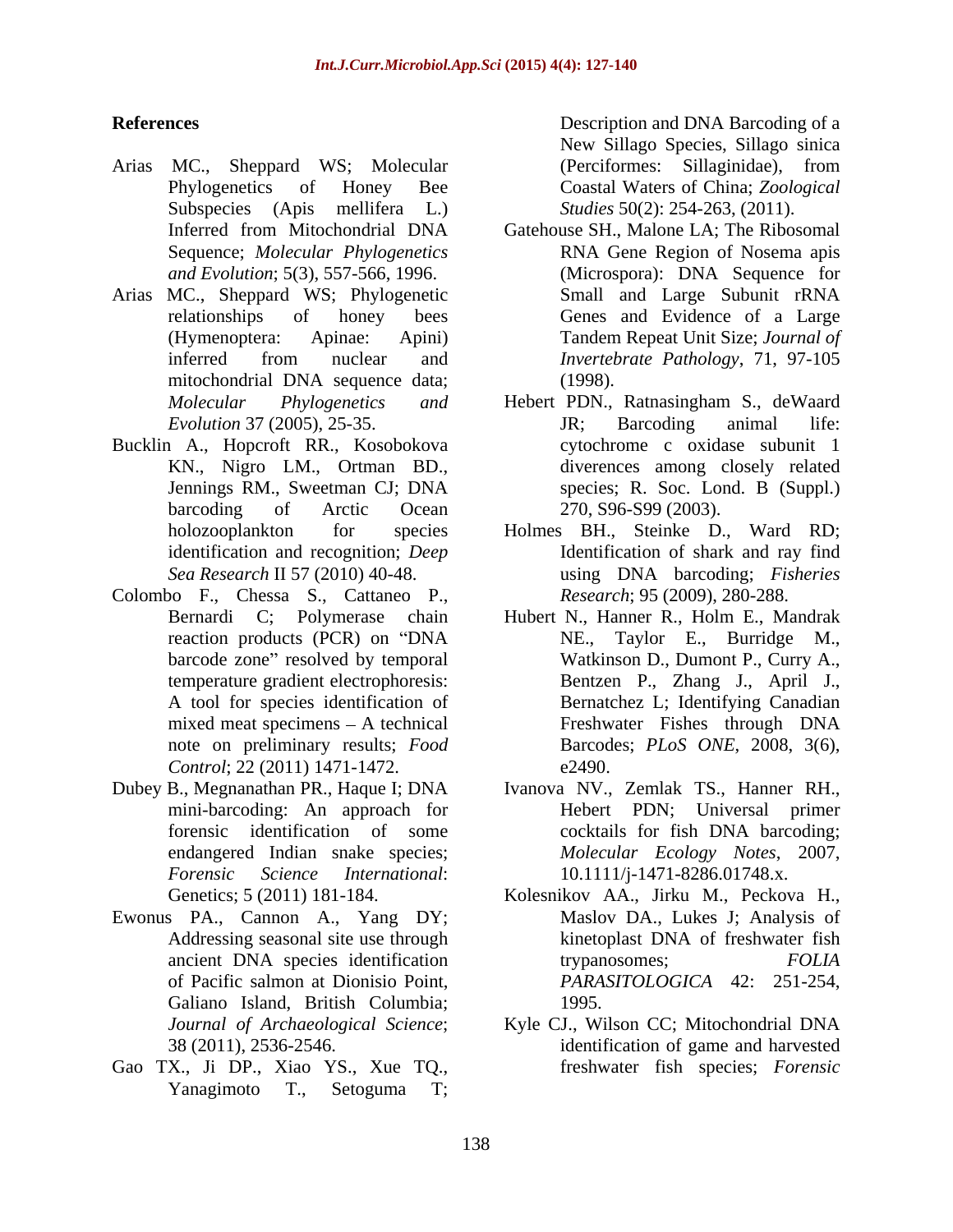- Lara A., Leon JLPD., Rodriguez R., Casane freshwater fishes: evidence for
- Liu R., Chen J., Li K., Zhang X;
- Lowenstein JH., Amato G., Kolokotronis SO; The Real maccoyii: Identifying
- Markova S., Sanda R., Crivelli A., Shumka (Cyprinidae) in the ancient lake
- Nijman V., Aliabadian M; Performance of 24(2010), 352-356. Primates; *Comptes Rendus Biologies*
- Pridgeon JW., Klesius PH., Mu X., Carter K., Reddy G; Identification of
- *Science International* 166 (2007), Rathod ND., Kshirsagar RV; Quantification 68-76.<br>68-76. of Nucleic Acid from freshwater fish D., Cote G., Bernatchez L., Machado pesticides; *International Journal of* EG; DNA barcoding of Cuban and Advanced Biotechnology and Rathod ND., Kshirsagar RV; Quantification of Nucleic Acid from freshwater fish punctius arenatus (Day) exposed to *Advanced Biotechnology and Research*, 2010, 1(1), 43-51.
- cryptic species and taxonomic Schonhuth S., Hillis DM., Neely DA., conflicts; *Molecular Ecology* Vilano LL., Perdices A., Mayden *Resources* (2010) 10, 421-430. Identification and evaluation as a American Round-Nosed Minnows DNA vaccine candidate of a (Teleostei: Dionda), as inferred from virulence-associated serine protease from a pathogenic Vibrio sequences; *Molecular Phylogenetics* parahaemolyticus isolate; *Fish &* RL; Phylogeny, diversity, and species delimitation of the North (Teleostei: Dionda), as inferred from mitochondrial and nuclear DNA *and Evolution* 62 (2012) 427-446.
- *Shellfish Immunology* 30 (2011) Shamsi S., Gasser RB., Beveridge I; 1241-1248. Mutation scanning-coupled Tuna Sushi with DNA Barcodes specific identification of different Contrasting Characteristic Attributes and Genetic Distances; *PLos ONE*, Anisakidae) larval types; *Molecular* 2009 4(11), e7866.<br>2009 4(11), e7866. Mutation scanning-coupled sequencing of nuclear ribosomal DNA spacers as a tool for the Contracaecum (Nematoda: Anisakidae) larval types; *Molecular and Cellular Probes* 25 (2011) 13- 18.
- S., Wilson IF., Vukic J., Berrebi P., Terio V., Pinto PD., Decaro N., Parisi A., Kotlik P; Nuclear and mitochondrial Desario C., Martella V., Buonavoglia DNA sequence data reveal the C., Tantillo MG; Identification of evolutionary history of Barbus tuna species in commercial cans by systems of the Balkans; *Molecular*  polymerase chain reaction analysis *Phylogenetics and Evolution*; 55 of mitochondrial DNA sequences; (2010) 488-500. *Molecular and Cellular Probes*; minor groove binder probe real-time 24(2010), 352-356.
- distance-based DNA barcoding in Valentini A., Miquel C., Taberlet P; DNA the molecular identification of Barcoding for Honey Biodiversity; *Diversity* 2010, 2, 610-617.
- 333 (2010) 11-16. Verbruggen H., Leliaert F., Maggs CA., D., Fleming K., Xu D., Srivastava Booth D., Murphy S., Clerck OD., unique DNA sequences present in E; Species boundaries and highly virulent 2009 Alabama phylogenetic relationships within the isolates of Aeromonas hydrophila; *Veterinary Microbiology*; 152 (2011) (Bryopsidales) based on plastid DNA 117-125. Sequences; Science Direct; Shimada S., Schils T., Provan J., Littler DS., Littler MM., Coppejans E; Species boundaries and green algal genus codium sequences; Science Direct;